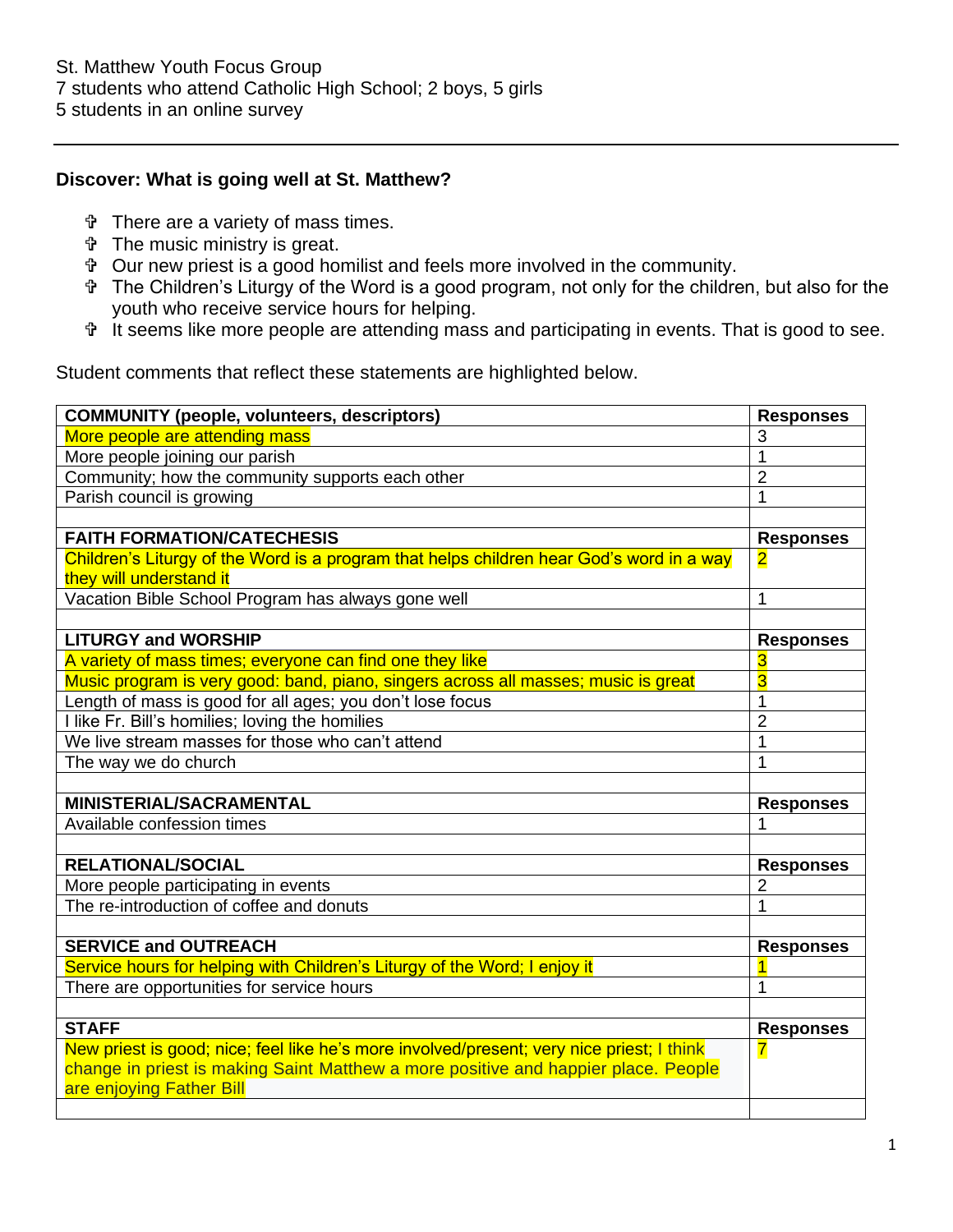# **Dream: How can St. Matthew become even better?**

- Our youth want to be engaged in our Catholic faith at an earlier age in more meaningful ways: catechesis and service.
- The confirmation program could be more inspiring, fulfilling, and fun.
- Engage youth with each other and our parish by beginning youth ministry sooner than high school. If introduced at middle school, students would build a community in which they would want to be involved and not leave.
- The youth have an interest in participating in service opportunities for the community-at-large. While a great opportunity to serve, it is also a meaningful way to connect with others.

Student comments that reflect these statements are highlighted below.

| <b>Building and Facility</b>                                                          | <b>Responses</b> |
|---------------------------------------------------------------------------------------|------------------|
| Expand the church and make it more natural, light.                                    | 1                |
| It would be great if we could update the Church, such as replacing the carpet and old | $\mathbf{1}$     |
| furniture                                                                             |                  |
|                                                                                       |                  |
| <b>Communication</b>                                                                  | <b>Responses</b> |
| advertise out more                                                                    | 1                |
|                                                                                       |                  |
| <b>COMMUNITY (people, volunteers, descriptors)</b>                                    | <b>Responses</b> |
| Engage youth after confirmation. Give them a place to belong                          | 7                |
| Connect public school students with Catholic school students                          | 1                |
|                                                                                       |                  |
| <b>FAITH FORMATION/CATECHESIS</b>                                                     | <b>Response</b>  |
| More programs for younger students to get them excited to go to mass                  | 1                |
|                                                                                       |                  |
| <b>LITURGY and WORSHIP</b>                                                            | <b>Responses</b> |
| Once confirmed, high school students could serve as sacristans                        |                  |
| Have families carry down the gifts again                                              | 1                |
| Kids could be more a part of the mass                                                 | $\mathbf{1}$     |
| The policy on mask wearing keeps some people from coming to mass. It's important to   | 1                |
| consider those who are vulnerable                                                     |                  |
| I would make the music more up to date.                                               | 1                |
|                                                                                       |                  |
| <b>MINISTERIAL/SACRAMENTAL</b>                                                        | <b>Responses</b> |
| More organized and fun youth ministry program                                         | 1                |
| Look at the confirmation program; make it fulfilling and inspiring; less rushed; find | 7                |
| witnesses who inspire us; closer to our age                                           |                  |
|                                                                                       |                  |
| <b>RELATIONAL/SOCIAL</b>                                                              | <b>Responses</b> |
| Create more youth ministry events that allow us to meet each other                    | $\overline{2}$   |
| North Deanery events help you meet people from other schools. That is helpful for     | $\overline{2}$   |
| moving onto high school. Look for ways to improve/increase them and engage youth in   |                  |
| these events                                                                          |                  |
| Having more events directly after church                                              | 1                |
| Having more get-togethers (maybe a lock-in for teens) could help                      | 1                |